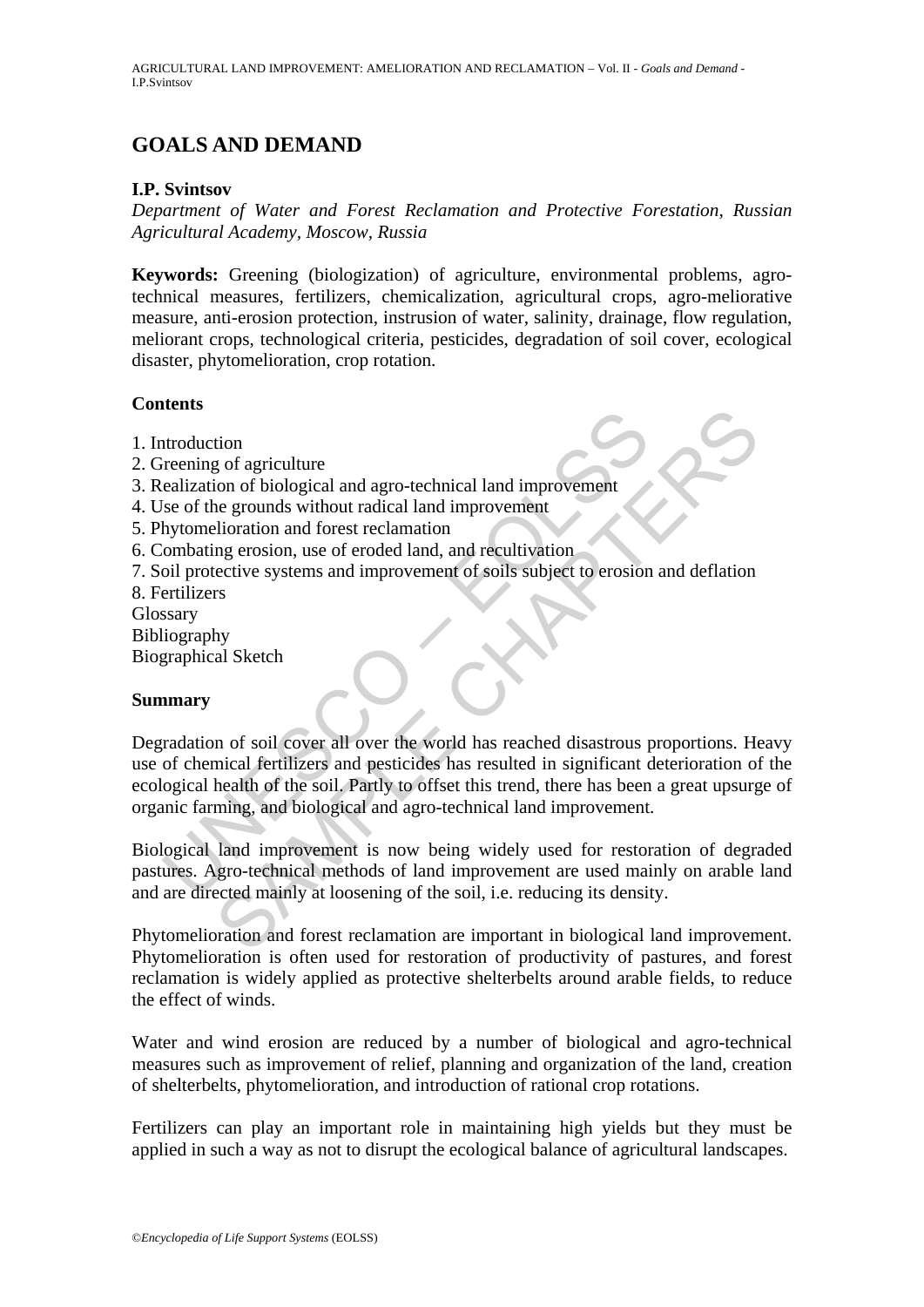# **1. Introduction**

The need for biologization, or 'greening', of agricultural production is important and urgent. First, increased agricultural production resulting from intensification of agriculture has invariably involved increase in consumption of energy and other resources per unit of production. This leads to aggravation of economic, social and environmental problems. These contradictions are especially strong in Russia. For example, from the 1950s to the 1990s production of mineral fertilizers increased 40 times. In the same period pesticide production increased 10 times, and application of mineral fertilizers rose to 110 to 120 kg/ha. Productivity of arable crops in this period only rose from 860 to 1620 kg/ha. The increase of crop yield per hectare attributable to increased application of fertilizers was only 400 kg, compared with 1000 to 1200 kg in developed countries).

In the 1990s manufacture of fertilizers in Russia was reduced by a factor of 10 to 12. Although application of fertilizers per hectare was reduced 10 to 12 times, productivity was only reduced by 30 to 40%.

The low levels of agricultural production in Russia, in comparison with the rest of the world, show that Russia has great scope for increasing the efficiency of its crop production, and that the current use of agrochemicals, even with the available low volumes, must be somewhat irrational.

## **2. Greening of Agriculture**

With the modern situation of agricultural production, a new and possibly viable option is that of organic farming, i.e. an agricultural system giving full respect to ecological criteria and biodiversity, at the same time as producing high quality food with lower consumption of energy and resources.

<sup>1</sup><br>
he 1990s manufacture of fertilizers in Russia was reduced by a<br>
nough application of fertilizers per hectare was reduced 10 to 12<br>
only reduced by 30 to 40%.<br>
low levels of agricultural production in Russia, in compar Demanta. The symparity of fertilizers in Russia was reduced by a factor of 10 to<br>pplication of fertilizers per hectare was reduced 10 to 12 times, producti<br>duced by 30 to 40%.<br>Wels of agricultural production in Russia, in Organic farming, as world experience has shown, does not provide the same level of productivity as intensive methods of cultivation. As far as Russia is concerned, however, transition to organic farming is not likely to result in economic loss, as the reduction in agricultural production will be matched by the lower level of maintenance and use of material resources.

In general terms, organic (alternative) farming can be considered as another kind of intensification of agriculture using biological principles to maintain high efficiency in crop production, while maintaining the fertility of the soil. The whole system is based on ecological principles, as used in wildlife management.

Some technological and organizational criteria of development of ecologically balanced agriculture in the state of Iowa (USA) have been discussed by Professor D. Pesek. He points out that alternative methods of housekeeping do not just mean smaller application of fertilizers and pesticides, but use of opportunities arising from mutual ecological relations. Thus it is considered, that the overall objective of new systems—to strengthen these relations instead of simplifying them—was forgotten, as agro-industrial systems, based on heavy use of inputs, were developed. It is also considered that no agricultural